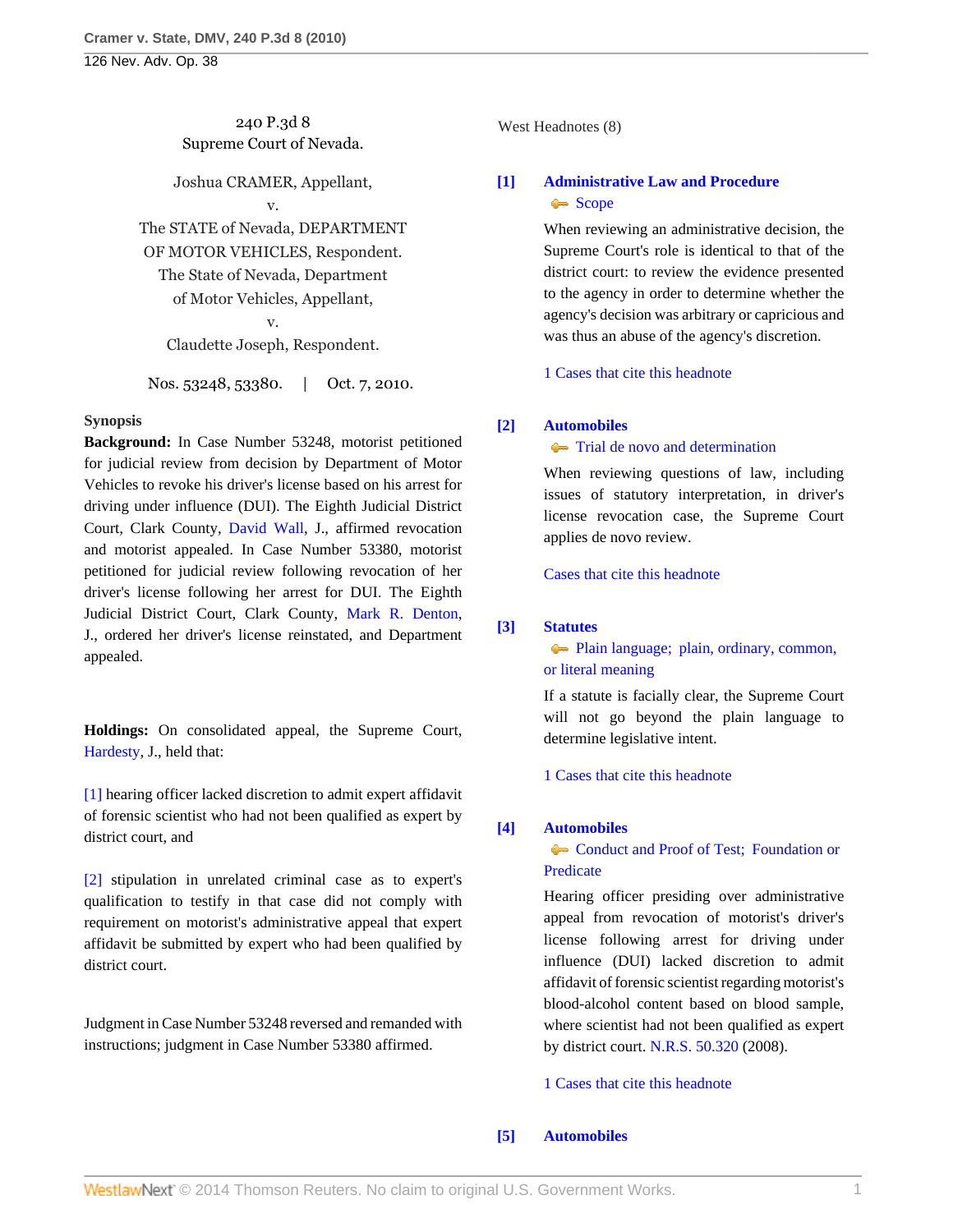#### **[Admissibility](http://www.westlaw.com/Browse/Home/KeyNumber/48Ak144.2(9.7)/View.html?docGuid=Ied01c5b2d2c911df89dabf2e8566150b&originationContext=document&vr=3.0&rs=cblt1.0&transitionType=DocumentItem&contextData=(sc.Search))**

#### **[Automobiles](http://www.westlaw.com/Browse/Home/KeyNumber/48A/View.html?docGuid=Ied01c5b2d2c911df89dabf2e8566150b&originationContext=document&vr=3.0&rs=cblt1.0&transitionType=DocumentItem&contextData=(sc.Search))**

Conduct and Proof of Test: Foundation or [Predicate](http://www.westlaw.com/Browse/Home/KeyNumber/48Ak422/View.html?docGuid=Ied01c5b2d2c911df89dabf2e8566150b&originationContext=document&vr=3.0&rs=cblt1.0&transitionType=DocumentItem&contextData=(sc.Search))

In determining the admissibility of an expert witness' affidavit offered to prove a driver's intoxication, as the basis for administrative suspension or revocation of the driver's license, the district court does not actually declare the proffered expert witness "qualified"; rather, the district court makes a determination that the witness's qualifications allow him to testify as an expert in a particular area of expertise. [N.R.S.](http://www.westlaw.com/Link/Document/FullText?findType=L&pubNum=1000363&cite=NVST50.320&originatingDoc=Ied01c5b2d2c911df89dabf2e8566150b&refType=LQ&originationContext=document&vr=3.0&rs=cblt1.0&transitionType=DocumentItem&contextData=(sc.Search)) [50.320](http://www.westlaw.com/Link/Document/FullText?findType=L&pubNum=1000363&cite=NVST50.320&originatingDoc=Ied01c5b2d2c911df89dabf2e8566150b&refType=LQ&originationContext=document&vr=3.0&rs=cblt1.0&transitionType=DocumentItem&contextData=(sc.Search)) (2008).

[Cases that cite this headnote](http://www.westlaw.com/Link/RelatedInformation/DocHeadnoteLink?docGuid=Ied01c5b2d2c911df89dabf2e8566150b&headnoteId=202326464200520131208082532&originationContext=document&vr=3.0&rs=cblt1.0&transitionType=CitingReferences&contextData=(sc.Search))

# <span id="page-1-1"></span>**[\[6\]](#page-4-1) [Evidence](http://www.westlaw.com/Browse/Home/KeyNumber/157/View.html?docGuid=Ied01c5b2d2c911df89dabf2e8566150b&originationContext=document&vr=3.0&rs=cblt1.0&transitionType=DocumentItem&contextData=(sc.Search))**

• [Matters involving scientific or other special](http://www.westlaw.com/Browse/Home/KeyNumber/157k508/View.html?docGuid=Ied01c5b2d2c911df89dabf2e8566150b&originationContext=document&vr=3.0&rs=cblt1.0&transitionType=DocumentItem&contextData=(sc.Search)) [knowledge in general](http://www.westlaw.com/Browse/Home/KeyNumber/157k508/View.html?docGuid=Ied01c5b2d2c911df89dabf2e8566150b&originationContext=document&vr=3.0&rs=cblt1.0&transitionType=DocumentItem&contextData=(sc.Search))

# **[Evidence](http://www.westlaw.com/Browse/Home/KeyNumber/157/View.html?docGuid=Ied01c5b2d2c911df89dabf2e8566150b&originationContext=document&vr=3.0&rs=cblt1.0&transitionType=DocumentItem&contextData=(sc.Search))**

 $\blacklozenge$  [Necessity of qualification](http://www.westlaw.com/Browse/Home/KeyNumber/157k535/View.html?docGuid=Ied01c5b2d2c911df89dabf2e8566150b&originationContext=document&vr=3.0&rs=cblt1.0&transitionType=DocumentItem&contextData=(sc.Search))

Three overarching requirements for admissibility of expert witness testimony are (1) qualification, (2) assistance, and (3) limited scope requirements.

[Cases that cite this headnote](http://www.westlaw.com/Link/RelatedInformation/DocHeadnoteLink?docGuid=Ied01c5b2d2c911df89dabf2e8566150b&headnoteId=202326464200620131208082532&originationContext=document&vr=3.0&rs=cblt1.0&transitionType=CitingReferences&contextData=(sc.Search))

## <span id="page-1-2"></span>**[\[7\]](#page-4-2) [Evidence](http://www.westlaw.com/Browse/Home/KeyNumber/157/View.html?docGuid=Ied01c5b2d2c911df89dabf2e8566150b&originationContext=document&vr=3.0&rs=cblt1.0&transitionType=DocumentItem&contextData=(sc.Search))**

## **[Determination of question of competency](http://www.westlaw.com/Browse/Home/KeyNumber/157k546/View.html?docGuid=Ied01c5b2d2c911df89dabf2e8566150b&originationContext=document&vr=3.0&rs=cblt1.0&transitionType=DocumentItem&contextData=(sc.Search))**

The district court, in its role as a gatekeeper, has wide discretion when determining the admissibility of expert testimony.

[Cases that cite this headnote](http://www.westlaw.com/Link/RelatedInformation/DocHeadnoteLink?docGuid=Ied01c5b2d2c911df89dabf2e8566150b&headnoteId=202326464200720131208082532&originationContext=document&vr=3.0&rs=cblt1.0&transitionType=CitingReferences&contextData=(sc.Search))

## <span id="page-1-0"></span>**[\[8\]](#page-4-3) [Stipulations](http://www.westlaw.com/Browse/Home/KeyNumber/363/View.html?docGuid=Ied01c5b2d2c911df89dabf2e8566150b&originationContext=document&vr=3.0&rs=cblt1.0&transitionType=DocumentItem&contextData=(sc.Search))**

## [Stipulation as to evidence](http://www.westlaw.com/Browse/Home/KeyNumber/363k18(6)/View.html?docGuid=Ied01c5b2d2c911df89dabf2e8566150b&originationContext=document&vr=3.0&rs=cblt1.0&transitionType=DocumentItem&contextData=(sc.Search))

Expert's qualification to testify regarding driver's blood-alcohol content by stipulation of parties in unrelated criminal case was not binding on motorist on administrative appeal from revocation of driver's license and therefore, prior stipulation did not comply with requirement on motorist's appeal that affidavit be submitted by expert who had been qualified by district court. [N.R.S. 50.320](http://www.westlaw.com/Link/Document/FullText?findType=L&pubNum=1000363&cite=NVST50.320&originatingDoc=Ied01c5b2d2c911df89dabf2e8566150b&refType=LQ&originationContext=document&vr=3.0&rs=cblt1.0&transitionType=DocumentItem&contextData=(sc.Search)) (2008).

[1 Cases that cite this headnote](http://www.westlaw.com/Link/RelatedInformation/DocHeadnoteLink?docGuid=Ied01c5b2d2c911df89dabf2e8566150b&headnoteId=202326464200820131208082532&originationContext=document&vr=3.0&rs=cblt1.0&transitionType=CitingReferences&contextData=(sc.Search))

#### **Attorneys and Law Firms**

**\*9** Law Offices of John G. Watkins and [John Glenn](http://www.westlaw.com/Link/Document/FullText?findType=h&pubNum=176284&cite=0281746601&originatingDoc=Ied01c5b2d2c911df89dabf2e8566150b&refType=RQ&originationContext=document&vr=3.0&rs=cblt1.0&transitionType=DocumentItem&contextData=(sc.Search)) [Watkins](http://www.westlaw.com/Link/Document/FullText?findType=h&pubNum=176284&cite=0281746601&originatingDoc=Ied01c5b2d2c911df89dabf2e8566150b&refType=RQ&originationContext=document&vr=3.0&rs=cblt1.0&transitionType=DocumentItem&contextData=(sc.Search)), Las Vegas, for Joshua Cramer and Claudette Joseph.

[Catherine Cortez Masto,](http://www.westlaw.com/Link/Document/FullText?findType=h&pubNum=176284&cite=0226701201&originatingDoc=Ied01c5b2d2c911df89dabf2e8566150b&refType=RQ&originationContext=document&vr=3.0&rs=cblt1.0&transitionType=DocumentItem&contextData=(sc.Search)) Attorney General, and [Carolyn L.](http://www.westlaw.com/Link/Document/FullText?findType=h&pubNum=176284&cite=0111911001&originatingDoc=Ied01c5b2d2c911df89dabf2e8566150b&refType=RQ&originationContext=document&vr=3.0&rs=cblt1.0&transitionType=DocumentItem&contextData=(sc.Search)) [Waters](http://www.westlaw.com/Link/Document/FullText?findType=h&pubNum=176284&cite=0111911001&originatingDoc=Ied01c5b2d2c911df89dabf2e8566150b&refType=RQ&originationContext=document&vr=3.0&rs=cblt1.0&transitionType=DocumentItem&contextData=(sc.Search)), Senior Deputy Attorney General, Carson City, for the State of Nevada, Department of Motor Vehicles.

Before [HARDESTY](http://www.westlaw.com/Link/Document/FullText?findType=h&pubNum=176284&cite=0155200601&originatingDoc=Ied01c5b2d2c911df89dabf2e8566150b&refType=RQ&originationContext=document&vr=3.0&rs=cblt1.0&transitionType=DocumentItem&contextData=(sc.Search)), [DOUGLAS](http://www.westlaw.com/Link/Document/FullText?findType=h&pubNum=176284&cite=0164861001&originatingDoc=Ied01c5b2d2c911df89dabf2e8566150b&refType=RQ&originationContext=document&vr=3.0&rs=cblt1.0&transitionType=DocumentItem&contextData=(sc.Search)) and [PICKERING,](http://www.westlaw.com/Link/Document/FullText?findType=h&pubNum=176284&cite=0144906901&originatingDoc=Ied01c5b2d2c911df89dabf2e8566150b&refType=RQ&originationContext=document&vr=3.0&rs=cblt1.0&transitionType=DocumentItem&contextData=(sc.Search)) JJ.

**Opinion**

## *OPINION*

By the Court, [HARDESTY](http://www.westlaw.com/Link/Document/FullText?findType=h&pubNum=176284&cite=0155200601&originatingDoc=Ied01c5b2d2c911df89dabf2e8566150b&refType=RQ&originationContext=document&vr=3.0&rs=cblt1.0&transitionType=DocumentItem&contextData=(sc.Search)), J.:

In 1995, the Legislature enacted [NRS 50.320,](http://www.westlaw.com/Link/Document/FullText?findType=L&pubNum=1000363&cite=NVST50.320&originatingDoc=Ied01c5b2d2c911df89dabf2e8566150b&refType=LQ&originationContext=document&vr=3.0&rs=cblt1.0&transitionType=DocumentItem&contextData=(sc.Search)) which permits the use of an affidavit to prove a person's blood-alcohol content in certain proceedings, including driver's license revocation hearings, by a person who has been previously qualified to testify as an expert witness by a district court.

In *Cramer v. State, Department of Motor Vehicles,* Docket No. 53248, we conclude that [NRS 50.320](http://www.westlaw.com/Link/Document/FullText?findType=L&pubNum=1000363&cite=NVST50.320&originatingDoc=Ied01c5b2d2c911df89dabf2e8566150b&refType=LQ&originationContext=document&vr=3.0&rs=cblt1.0&transitionType=DocumentItem&contextData=(sc.Search)) limits the use of an expert witness affidavit to persons previously qualified by a district court to testify as an expert witness. Therefore, an administrative hearing officer lacks discretion to admit expert witness testimony by affidavit when the affiant has not been qualified by a district court or the affidavit fails to state the district court in which the affiant was permitted to testify.

In *State, Department of Motor Vehicles v. Joseph,* Docket No. 53380, we reject the suggestion that the district court qualification requirement in [NRS 50.320](http://www.westlaw.com/Link/Document/FullText?findType=L&pubNum=1000363&cite=NVST50.320&originatingDoc=Ied01c5b2d2c911df89dabf2e8566150b&refType=LQ&originationContext=document&vr=3.0&rs=cblt1.0&transitionType=DocumentItem&contextData=(sc.Search)) can be satisfied by way of a stipulation entered into by parties in a separate, unrelated district court case.

#### *FACTS*

*Cramer appeal*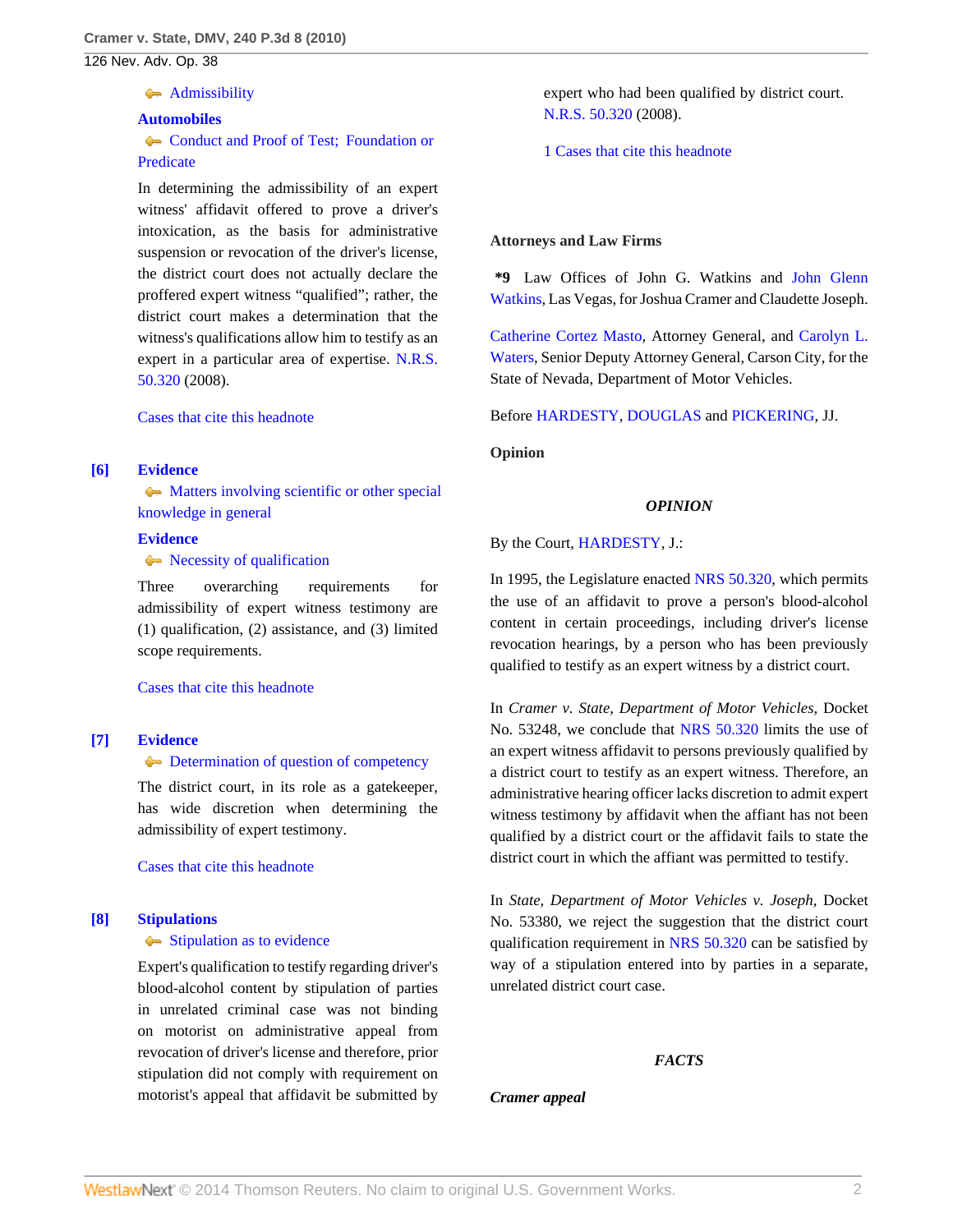In September 2007, appellant Joshua Cramer hit two parked cars in an apartment complex, fled the scene, and then returned upon the request of a Las Vegas Metropolitan Police Department (Metro) officer. Cramer failed three field sobriety tests and was arrested for driving under the influence (DUI). He was transported to the Clark County Detention Center, where he provided a blood sample. The blood analysis, conducted by Michael Stypa, a Metro forensic scientist, showed that Cramer's blood-alcohol concentration was over the 0.08 legal limit, registering at 0.132.

<span id="page-2-3"></span>Pursuant to [NRS 484.385,](http://www.westlaw.com/Link/Document/FullText?findType=L&pubNum=1000363&cite=NVST484.385&originatingDoc=Ied01c5b2d2c911df89dabf2e8566150b&refType=LQ&originationContext=document&vr=3.0&rs=cblt1.0&transitionType=DocumentItem&contextData=(sc.Search)) <sup>[1](#page-5-0)</sup> respondent State of Nevada, Department of Motor Vehicles (DMV) revoked Cramer's driver's license, and Cramer requested an administrative hearing. Among the evidence considered by the administrative law judge was an affidavit from Stypa testifying to his blood analysis findings. Cramer challenged the admissibility of Stypa's affidavit under [NRS 50.320](http://www.westlaw.com/Link/Document/FullText?findType=L&pubNum=1000363&cite=NVST50.320&originatingDoc=Ied01c5b2d2c911df89dabf2e8566150b&refType=LQ&originationContext=document&vr=3.0&rs=cblt1.0&transitionType=DocumentItem&contextData=(sc.Search)) because Stypa did not state in his affidavit that he had been qualified to testify as an expert in district court. The administrative law judge nevertheless admitted the affidavit and affirmed the revocation of Cramer's license, finding that [NRS 50.320](http://www.westlaw.com/Link/Document/FullText?findType=L&pubNum=1000363&cite=NVST50.320&originatingDoc=Ied01c5b2d2c911df89dabf2e8566150b&refType=LQ&originationContext=document&vr=3.0&rs=cblt1.0&transitionType=DocumentItem&contextData=(sc.Search)) permits an administrative law judge to exercise discretion in admitting an affidavit from a proposed expert in a revocation hearing.

Cramer then filed a petition for judicial review in district court. The district court denied Cramer's petition, summarily stating **\*10** that the administrative law judge's decision was supported by substantial evidence. This appeal follows.

## *Joseph appeal*

In September 2007, respondent Claudette Joseph was pulled over by the Nevada Highway Patrol for failing to maintain her travel lane. Joseph failed a field sobriety test, was arrested for DUI, and then submitted to a blood test. Joseph's blood sample, which was tested by Theresa Suffecool, an employee of Quest Diagnostics, indicated that Joseph's blood-alcohol concentration was 0.28, more than three times the legal limit of 0.08. Appellant DMV revoked Joseph's license, and she requested an administrative hearing.

At the hearing, the DMV presented Suffecool's affidavit, in which she stated that she had previously been qualified in the Eighth Judicial District Court to testify in an unrelated criminal case as an expert for the testing of blood to determine the presence of alcohol. Joseph challenged the admissibility of Suffecool's affidavit under [NRS 50.320](http://www.westlaw.com/Link/Document/FullText?findType=L&pubNum=1000363&cite=NVST50.320&originatingDoc=Ied01c5b2d2c911df89dabf2e8566150b&refType=LQ&originationContext=document&vr=3.0&rs=cblt1.0&transitionType=DocumentItem&contextData=(sc.Search)) because in the case relied upon by the DMV to qualify Suffecool to testify as an expert, the parties had stipulated to Suffecool's qualifications without providing any substantive or qualitative evaluation of her background or experience. The administrative law judge admitted Suffecool's affidavit in Joseph's case, concluding that the stipulation in the unrelated criminal case constituted proper expert qualification by a district court under [NRS](http://www.westlaw.com/Link/Document/FullText?findType=L&pubNum=1000363&cite=NVST50.320&originatingDoc=Ied01c5b2d2c911df89dabf2e8566150b&refType=LQ&originationContext=document&vr=3.0&rs=cblt1.0&transitionType=DocumentItem&contextData=(sc.Search)) [50.320](http://www.westlaw.com/Link/Document/FullText?findType=L&pubNum=1000363&cite=NVST50.320&originatingDoc=Ied01c5b2d2c911df89dabf2e8566150b&refType=LQ&originationContext=document&vr=3.0&rs=cblt1.0&transitionType=DocumentItem&contextData=(sc.Search)), and ultimately affirmed the revocation of Joseph's license.

Joseph filed a petition for judicial review. The district court reviewed the administrative record, as well as the procedural facts of the district court case relied upon by the DMV qualifying Suffecool to testify as an expert, and determined that

> while the [DMV] can proceed with affidavits and declarations of witnesses qualified by district court order on stipulations pursuant to the statute, [NRS 50.275](http://www.westlaw.com/Link/Document/FullText?findType=L&pubNum=1000363&cite=NVST50.275&originatingDoc=Ied01c5b2d2c911df89dabf2e8566150b&refType=LQ&originationContext=document&vr=3.0&rs=cblt1.0&transitionType=DocumentItem&contextData=(sc.Search)), it should do so only where it is clear that qualification by a district court has been done on a record that at least shows the qualifications.

Because Suffecool's qualifications were not evident from the record in either the case relied upon by the DMV or in Joseph's case, the district court granted Joseph's petition for judicial review and reinstated her driver's license. This appeal follows.

#### <span id="page-2-2"></span>*DISCUSSION*

#### *Standard of review*

<span id="page-2-1"></span><span id="page-2-0"></span>**[\[1\]](#page-0-1) [\[2\]](#page-0-2) [\[3\]](#page-0-3)** When reviewing an administrative decision, "this court's role is 'identical to that of the district court: to review the evidence presented to the agency in order to determine whether the agency's decision was arbitrary or capricious and was thus an abuse of the agency's discretion.' " *[Weaver v. State, Dep't of Motor Vehicles,](http://www.westlaw.com/Link/Document/FullText?findType=Y&serNum=2007113808&pubNum=4645&originationContext=document&vr=3.0&rs=cblt1.0&transitionType=DocumentItem&contextData=(sc.Search)#co_pp_sp_4645_196)* 121 Nev. 494, [498, 117 P.3d 193, 196 \(2005\)](http://www.westlaw.com/Link/Document/FullText?findType=Y&serNum=2007113808&pubNum=4645&originationContext=document&vr=3.0&rs=cblt1.0&transitionType=DocumentItem&contextData=(sc.Search)#co_pp_sp_4645_196) (quoting *[United Exposition](http://www.westlaw.com/Link/Document/FullText?findType=Y&serNum=1993095489&pubNum=661&originationContext=document&vr=3.0&rs=cblt1.0&transitionType=DocumentItem&contextData=(sc.Search)#co_pp_sp_661_424) Service Co. v. SIIS,* [109 Nev. 421, 423, 851 P.2d 423, 424](http://www.westlaw.com/Link/Document/FullText?findType=Y&serNum=1993095489&pubNum=661&originationContext=document&vr=3.0&rs=cblt1.0&transitionType=DocumentItem&contextData=(sc.Search)#co_pp_sp_661_424) [\(1993\)\)](http://www.westlaw.com/Link/Document/FullText?findType=Y&serNum=1993095489&pubNum=661&originationContext=document&vr=3.0&rs=cblt1.0&transitionType=DocumentItem&contextData=(sc.Search)#co_pp_sp_661_424). When reviewing questions of law, including issues of statutory interpretation, this court applies de novo review. *[State, DMV v. Taylor–Caldwell,](http://www.westlaw.com/Link/Document/FullText?findType=Y&serNum=2021946551&pubNum=4645&originationContext=document&vr=3.0&rs=cblt1.0&transitionType=DocumentItem&contextData=(sc.Search)#co_pp_sp_4645_472)* 126 Nev. ––––, ––––, 229 [P.3d 471, 472 \(2010\)](http://www.westlaw.com/Link/Document/FullText?findType=Y&serNum=2021946551&pubNum=4645&originationContext=document&vr=3.0&rs=cblt1.0&transitionType=DocumentItem&contextData=(sc.Search)#co_pp_sp_4645_472); *[State, Dep't of Motor Vehicles v.](http://www.westlaw.com/Link/Document/FullText?findType=Y&serNum=2017972767&pubNum=4645&originationContext=document&vr=3.0&rs=cblt1.0&transitionType=DocumentItem&contextData=(sc.Search)#co_pp_sp_4645_836) Terracin,* [125 Nev. 4, ––––, 199 P.3d 835, 836–37 \(2009\).](http://www.westlaw.com/Link/Document/FullText?findType=Y&serNum=2017972767&pubNum=4645&originationContext=document&vr=3.0&rs=cblt1.0&transitionType=DocumentItem&contextData=(sc.Search)#co_pp_sp_4645_836) If a statute is facially clear, this court will not go beyond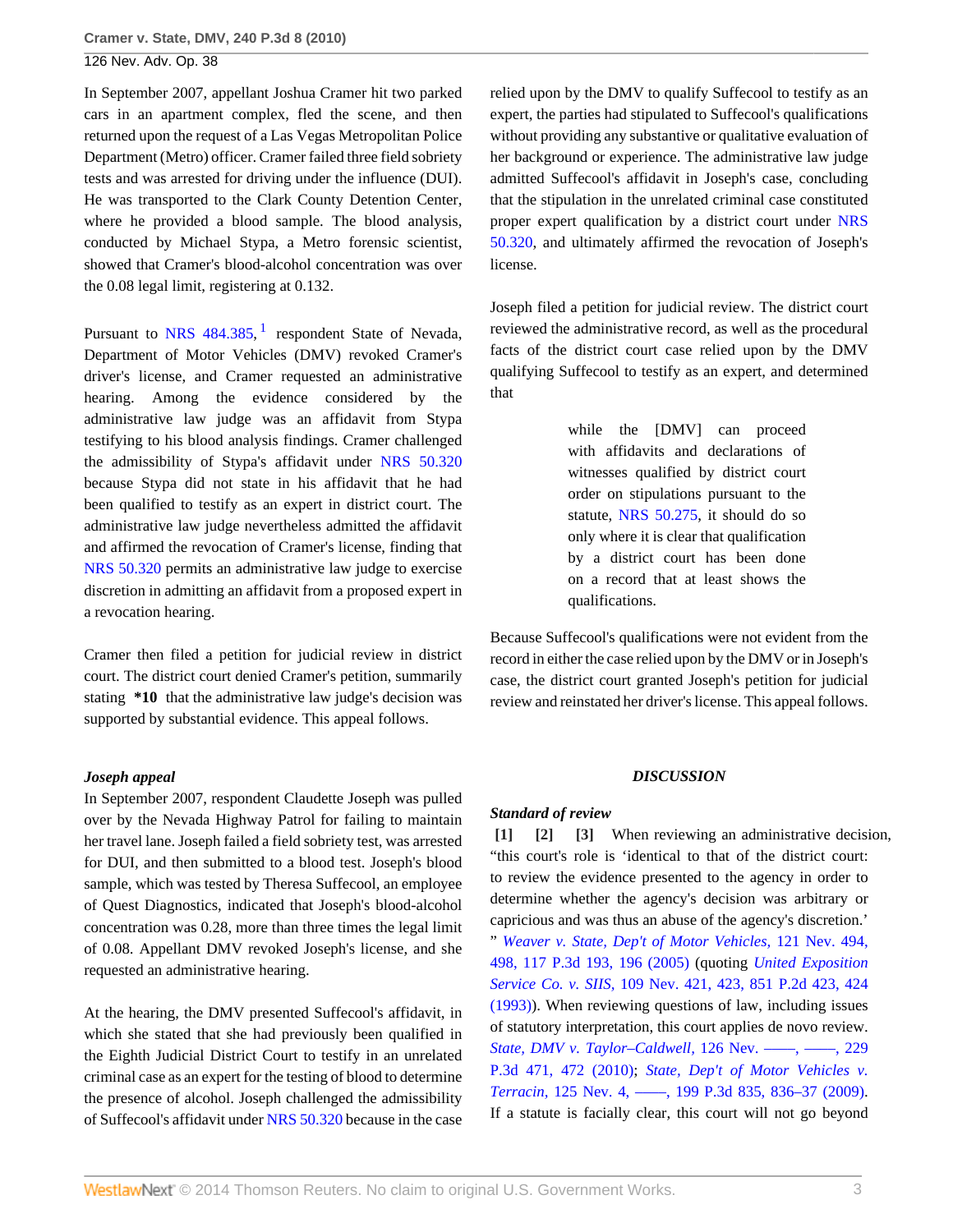the plain language to determine legislative intent. *[Taylor–](http://www.westlaw.com/Link/Document/FullText?findType=Y&serNum=2021946551&pubNum=4645&originationContext=document&vr=3.0&rs=cblt1.0&transitionType=DocumentItem&contextData=(sc.Search)#co_pp_sp_4645_472) Caldwell,* [126 Nev. at ––––, 229 P.3d at 472.](http://www.westlaw.com/Link/Document/FullText?findType=Y&serNum=2021946551&pubNum=4645&originationContext=document&vr=3.0&rs=cblt1.0&transitionType=DocumentItem&contextData=(sc.Search)#co_pp_sp_4645_472)

#### *Issues presented*

In the *Cramer* appeal, Cramer argues that an affidavit or declaration regarding a driver's blood-alcohol content is admissible under [NRS 50.320](http://www.westlaw.com/Link/Document/FullText?findType=L&pubNum=1000363&cite=NVST50.320&originatingDoc=Ied01c5b2d2c911df89dabf2e8566150b&refType=LQ&originationContext=document&vr=3.0&rs=cblt1.0&transitionType=DocumentItem&contextData=(sc.Search)) only if the affiant or declarant has been qualified to testify as an expert by a district court. Therefore, Cramer contends, because Stypa was not properly qualified to testify as an expert, his affidavit regarding Cramer's blood-alcohol content was inadmissible. The DMV, in response, argues that while [NRS 50.320](http://www.westlaw.com/Link/Document/FullText?findType=L&pubNum=1000363&cite=NVST50.320&originatingDoc=Ied01c5b2d2c911df89dabf2e8566150b&refType=LQ&originationContext=document&vr=3.0&rs=cblt1.0&transitionType=DocumentItem&contextData=(sc.Search)) requires an administrative hearing officer to admit an affidavit from an expert previously qualified by a district court, the statute also allows a hearing officer to exercise his or her discretion to admit an affidavit in an administrative hearing from a person who has not previously been permitted to testify in district court as an expert witness.

<span id="page-3-0"></span>**\*11 [\[4\]](#page-0-0)** In the *Joseph* appeal, the DMV argues that Suffecool's affidavit was admissible under [NRS 50.320](http://www.westlaw.com/Link/Document/FullText?findType=L&pubNum=1000363&cite=NVST50.320&originatingDoc=Ied01c5b2d2c911df89dabf2e8566150b&refType=LQ&originationContext=document&vr=3.0&rs=cblt1.0&transitionType=DocumentItem&contextData=(sc.Search)) because she had previously been qualified to testify as an expert witness by a district court. Joseph responds by arguing that the district court qualification requirement in [NRS 50.320](http://www.westlaw.com/Link/Document/FullText?findType=L&pubNum=1000363&cite=NVST50.320&originatingDoc=Ied01c5b2d2c911df89dabf2e8566150b&refType=LQ&originationContext=document&vr=3.0&rs=cblt1.0&transitionType=DocumentItem&contextData=(sc.Search)) does not include the qualification of an expert witness by the stipulation of parties in a separate case. Rather, Joseph argues that the district court qualification under [NRS 50.320](http://www.westlaw.com/Link/Document/FullText?findType=L&pubNum=1000363&cite=NVST50.320&originatingDoc=Ied01c5b2d2c911df89dabf2e8566150b&refType=LQ&originationContext=document&vr=3.0&rs=cblt1.0&transitionType=DocumentItem&contextData=(sc.Search)) contemplates an evaluation of the witness's qualifications pursuant to the standards set forth in [NRS 50.275](http://www.westlaw.com/Link/Document/FullText?findType=L&pubNum=1000363&cite=NVST50.275&originatingDoc=Ied01c5b2d2c911df89dabf2e8566150b&refType=LQ&originationContext=document&vr=3.0&rs=cblt1.0&transitionType=DocumentItem&contextData=(sc.Search)).

# *[NRS 50.320](http://www.westlaw.com/Link/Document/FullText?findType=L&pubNum=1000363&cite=NVST50.320&originatingDoc=Ied01c5b2d2c911df89dabf2e8566150b&refType=LQ&originationContext=document&vr=3.0&rs=cblt1.0&transitionType=DocumentItem&contextData=(sc.Search)) permits the admission of an affidavit when an affiant has been previously qualified as an expert witness in district court*

An affidavit is generally inadmissible hearsay. However, in 1995, the Legislature enacted [NRS 50.320,](http://www.westlaw.com/Link/Document/FullText?findType=L&pubNum=1000363&cite=NVST50.320&originatingDoc=Ied01c5b2d2c911df89dabf2e8566150b&refType=LQ&originationContext=document&vr=3.0&rs=cblt1.0&transitionType=DocumentItem&contextData=(sc.Search)) *see* 1995 Nev. Stat., ch. 708, § 1, at 2712, which allows the admission of an affidavit in certain proceedings, including driver's license revocation proceedings, from a person who has been previously qualified by a district court to testify as an expert witness about an individual's blood-alcohol content.<sup>[2](#page-5-1)</sup> *See DeRosa v. Dist. Ct.,* [115 Nev. 225, 229, 985 P.2d](http://www.westlaw.com/Link/Document/FullText?findType=Y&serNum=1999201546&pubNum=661&originationContext=document&vr=3.0&rs=cblt1.0&transitionType=DocumentItem&contextData=(sc.Search)#co_pp_sp_661_160) [157, 160 \(1999\)](http://www.westlaw.com/Link/Document/FullText?findType=Y&serNum=1999201546&pubNum=661&originationContext=document&vr=3.0&rs=cblt1.0&transitionType=DocumentItem&contextData=(sc.Search)#co_pp_sp_661_160) (stating that "[NRS 50.315,](http://www.westlaw.com/Link/Document/FullText?findType=L&pubNum=1000363&cite=NVST50.315&originatingDoc=Ied01c5b2d2c911df89dabf2e8566150b&refType=LQ&originationContext=document&vr=3.0&rs=cblt1.0&transitionType=DocumentItem&contextData=(sc.Search)) [50.320,](http://www.westlaw.com/Link/Document/FullText?findType=L&pubNum=1000363&cite=NVST50.320&originatingDoc=Ied01c5b2d2c911df89dabf2e8566150b&refType=LQ&originationContext=document&vr=3.0&rs=cblt1.0&transitionType=DocumentItem&contextData=(sc.Search)) and [50.325](http://www.westlaw.com/Link/Document/FullText?findType=L&pubNum=1000363&cite=NVST50.325&originatingDoc=Ied01c5b2d2c911df89dabf2e8566150b&refType=LQ&originationContext=document&vr=3.0&rs=cblt1.0&transitionType=DocumentItem&contextData=(sc.Search)) provide ... statutory exceptions to the hearsay rule"), *overruled on other grounds by [City of Las Vegas v. Walsh,](http://www.westlaw.com/Link/Document/FullText?findType=Y&serNum=2007897434&pubNum=4645&originationContext=document&vr=3.0&rs=cblt1.0&transitionType=DocumentItem&contextData=(sc.Search)#co_pp_sp_4645_208)* [121 Nev. 899, 906, 124 P.3d 203, 208 \(2005\)](http://www.westlaw.com/Link/Document/FullText?findType=Y&serNum=2007897434&pubNum=4645&originationContext=document&vr=3.0&rs=cblt1.0&transitionType=DocumentItem&contextData=(sc.Search)#co_pp_sp_4645_208).

[NRS 50.320](http://www.westlaw.com/Link/Document/FullText?findType=L&pubNum=1000363&cite=NVST50.320&originatingDoc=Ied01c5b2d2c911df89dabf2e8566150b&refType=LQ&originationContext=document&vr=3.0&rs=cblt1.0&transitionType=DocumentItem&contextData=(sc.Search)) permits the use of an affidavit to prove a person's blood-alcohol content as follows:

1. The affidavit or declaration of a chemist and any other person who has qualified in the district court of any county to testify as an expert witness regarding the presence in the breath, blood or urine of a person of alcohol ... which is submitted to prove:

....

(b) The concentration of alcohol ... is admissible in the manner provided in this section.

2. An affidavit or declaration which is submitted to prove any fact set forth in subsection 1 must be admitted into evidence when submitted during any administrative proceeding, preliminary hearing or hearing before a grand jury. The court shall not sustain any objection to the admission of such an affidavit or declaration.

Accordingly, in certain instances, an affidavit from an expert witness may be admitted in lieu of live testimony.

The DMV acknowledges that Stypa's affidavit fails to state that he was qualified in district court to testify about bloodalcohol concentration but instead argues that because driver's license revocation hearings are civil in nature and do not require safeguards as stringent as those required in criminal proceedings, *see Weaver,* [121 Nev. at 498–99, 117 P.3d at](http://www.westlaw.com/Link/Document/FullText?findType=Y&serNum=2007113808&pubNum=4645&originationContext=document&vr=3.0&rs=cblt1.0&transitionType=DocumentItem&contextData=(sc.Search)#co_pp_sp_4645_197) [197,](http://www.westlaw.com/Link/Document/FullText?findType=Y&serNum=2007113808&pubNum=4645&originationContext=document&vr=3.0&rs=cblt1.0&transitionType=DocumentItem&contextData=(sc.Search)#co_pp_sp_4645_197) hearing officers possess discretionary authority to admit an affidavit from a person who has not previously been permitted to testify as an expert witness in district court. We reject this argument on two grounds.

<span id="page-3-2"></span><span id="page-3-1"></span>First, a plain reading of [NRS 50.320](http://www.westlaw.com/Link/Document/FullText?findType=L&pubNum=1000363&cite=NVST50.320&originatingDoc=Ied01c5b2d2c911df89dabf2e8566150b&refType=LQ&originationContext=document&vr=3.0&rs=cblt1.0&transitionType=DocumentItem&contextData=(sc.Search)) demonstrates that the statute imposes a duty upon a hearing officer in an administrative hearing to admit an affidavit from an affiant who has previously been allowed to testify as an expert witness in district court regarding the concentration of alcohol in a person's blood, breath, or urine.<sup>[3](#page-5-2)</sup> However, nothing in [NRS 50.320](http://www.westlaw.com/Link/Document/FullText?findType=L&pubNum=1000363&cite=NVST50.320&originatingDoc=Ied01c5b2d2c911df89dabf2e8566150b&refType=LQ&originationContext=document&vr=3.0&rs=cblt1.0&transitionType=DocumentItem&contextData=(sc.Search)) grants a hearing officer the discretionary authority to admit an affidavit from a proposed expert who has not been qualified by a district court to offer testimony to prove that a person's blood-alcohol content exceeded the legal limit at the time the test was conducted. *See [Dep't of](http://www.westlaw.com/Link/Document/FullText?findType=Y&serNum=2007294902&pubNum=4645&originationContext=document&vr=3.0&rs=cblt1.0&transitionType=DocumentItem&contextData=(sc.Search)#co_pp_sp_4645_139) Taxation* **\*12** *v. DaimlerChrysler,* [121 Nev. 541, 548, 119](http://www.westlaw.com/Link/Document/FullText?findType=Y&serNum=2007294902&pubNum=4645&originationContext=document&vr=3.0&rs=cblt1.0&transitionType=DocumentItem&contextData=(sc.Search)#co_pp_sp_4645_139) [P.3d 135, 139 \(2005\)](http://www.westlaw.com/Link/Document/FullText?findType=Y&serNum=2007294902&pubNum=4645&originationContext=document&vr=3.0&rs=cblt1.0&transitionType=DocumentItem&contextData=(sc.Search)#co_pp_sp_4645_139) ("[O]missions of subject matters from statutory provisions are presumed to have been intentional."); *Galloway v. Truesdell,* [83 Nev. 13, 26, 422 P.2d 237, 246](http://www.westlaw.com/Link/Document/FullText?findType=Y&serNum=1967126042&pubNum=661&originationContext=document&vr=3.0&rs=cblt1.0&transitionType=DocumentItem&contextData=(sc.Search)#co_pp_sp_661_246)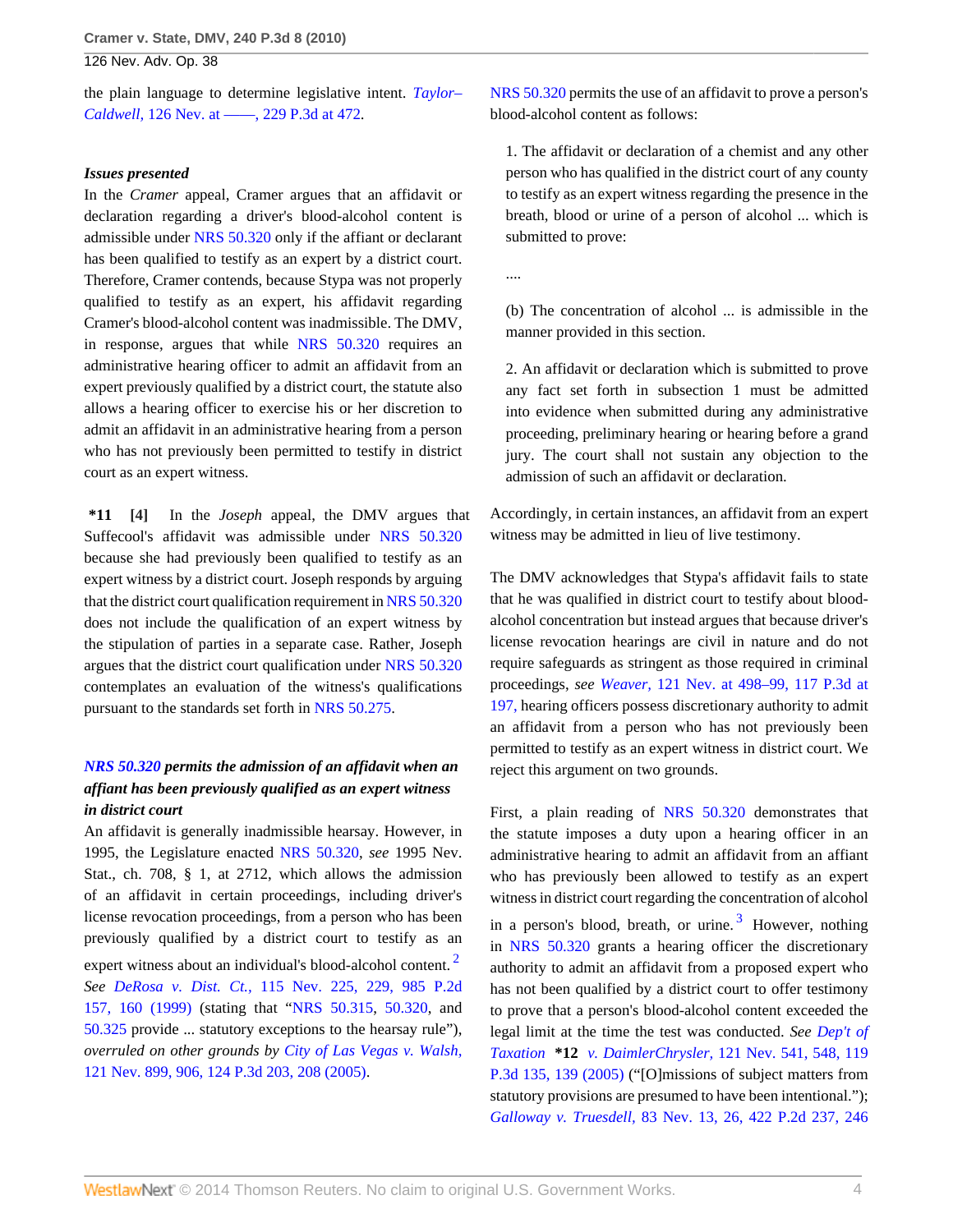[\(1967\)](http://www.westlaw.com/Link/Document/FullText?findType=Y&serNum=1967126042&pubNum=661&originationContext=document&vr=3.0&rs=cblt1.0&transitionType=DocumentItem&contextData=(sc.Search)#co_pp_sp_661_246) ("The maxim 'EXPRESSIO UNIUS EST EXCLUSIO ALTERIUS', the expression of one thing is the exclusion of another, has been repeatedly confirmed in this State."). [4](#page-5-3)

A person submitting an affidavit does not appear before the hearing officer; therefore, there is generally no opportunity to examine the witness regarding his qualifications. *See [State,](http://www.westlaw.com/Link/Document/FullText?findType=Y&serNum=1998039219&pubNum=661&originationContext=document&vr=3.0&rs=cblt1.0&transitionType=DocumentItem&contextData=(sc.Search)#co_pp_sp_661_961) Dep't Mtr. Veh. v. Evans,* [114 Nev. 41, 45, 952 P.2d 958, 961](http://www.westlaw.com/Link/Document/FullText?findType=Y&serNum=1998039219&pubNum=661&originationContext=document&vr=3.0&rs=cblt1.0&transitionType=DocumentItem&contextData=(sc.Search)#co_pp_sp_661_961)  $(1998)$  (citing [NRS 233B.123\(4\)\)](http://www.westlaw.com/Link/Document/FullText?findType=L&pubNum=1000363&cite=NVST233B.123&originatingDoc=Ied01c5b2d2c911df89dabf2e8566150b&refType=LQ&originationContext=document&vr=3.0&rs=cblt1.0&transitionType=DocumentItem&contextData=(sc.Search)) (stating that a defendant in an administrative proceeding is entitled to confront and cross-examine the witnesses against him). While we have previously stated that "the DMV's blood-testing procedures are inherently reliable," *[State, Dep't Mtr. Veh. v. Bremer,](http://www.westlaw.com/Link/Document/FullText?findType=Y&serNum=1997151353&pubNum=661&originationContext=document&vr=3.0&rs=cblt1.0&transitionType=DocumentItem&contextData=(sc.Search)#co_pp_sp_661_148)* 113 [Nev. 805, 809, 942 P.2d 145, 148 \(1997\)](http://www.westlaw.com/Link/Document/FullText?findType=Y&serNum=1997151353&pubNum=661&originationContext=document&vr=3.0&rs=cblt1.0&transitionType=DocumentItem&contextData=(sc.Search)#co_pp_sp_661_148), we have never concluded, nor implied, that blood-alcohol tests conducted by a person who is not qualified to testify as an expert regarding the presence of alcohol in a person's blood are equally reliable. Allowing an affidavit from a proposed expert, which lacks the reliability and trustworthiness of an affidavit from one who has been qualified to testify as an expert, would violate [NRS 50.320](http://www.westlaw.com/Link/Document/FullText?findType=L&pubNum=1000363&cite=NVST50.320&originatingDoc=Ied01c5b2d2c911df89dabf2e8566150b&refType=LQ&originationContext=document&vr=3.0&rs=cblt1.0&transitionType=DocumentItem&contextData=(sc.Search))'s plain meaning and lead to absurd results, including the revocation of driver's licenses based on a lay-person's affidavit. *See [Fierle v. Perez,](http://www.westlaw.com/Link/Document/FullText?findType=Y&serNum=2020518169&pubNum=4645&originationContext=document&vr=3.0&rs=cblt1.0&transitionType=DocumentItem&contextData=(sc.Search)#co_pp_sp_4645_911)* 125 Nev. 728,  $-$ , 219 P.3d 906, 911 (2009) (stating that this court seeks to avoid interpretations of statutory provisions that produce absurd results). We conclude that there is no reason for us to read [NRS 50.320](http://www.westlaw.com/Link/Document/FullText?findType=L&pubNum=1000363&cite=NVST50.320&originatingDoc=Ied01c5b2d2c911df89dabf2e8566150b&refType=LQ&originationContext=document&vr=3.0&rs=cblt1.0&transitionType=DocumentItem&contextData=(sc.Search)) more broadly than the plain language allows, even in the context of a driver's license revocation hearing.

<span id="page-4-1"></span><span id="page-4-0"></span>**[\[5\]](#page-0-4) [\[6\]](#page-1-1)** Second, the DMV's position is inconsistent with [NRS 50.275](http://www.westlaw.com/Link/Document/FullText?findType=L&pubNum=1000363&cite=NVST50.275&originatingDoc=Ied01c5b2d2c911df89dabf2e8566150b&refType=LQ&originationContext=document&vr=3.0&rs=cblt1.0&transitionType=DocumentItem&contextData=(sc.Search))'s qualification standards for the admission of an opinion by an expert witness. [NRS 50.275](http://www.westlaw.com/Link/Document/FullText?findType=L&pubNum=1000363&cite=NVST50.275&originatingDoc=Ied01c5b2d2c911df89dabf2e8566150b&refType=LQ&originationContext=document&vr=3.0&rs=cblt1.0&transitionType=DocumentItem&contextData=(sc.Search)) provides that "[i]f scientific, technical or other specialized knowledge will assist the trier of fact to understand the evidence or to determine a fact in issue, a witness qualified as an expert by special knowledge, skill, experience, training or education may testify to matters within the scope of such knowledge."<sup>[5](#page-5-4)</sup> Accordingly, the "three overarching requirements for admissibility of expert witness testimony" are "(1) qualification, (2) assistance, and (3) limited scope requirements." *Higgs v. State,* [126 Nev. ––––, ––––, 222 P.3d](http://www.westlaw.com/Link/Document/FullText?findType=Y&serNum=2021148926&pubNum=4645&originationContext=document&vr=3.0&rs=cblt1.0&transitionType=DocumentItem&contextData=(sc.Search)#co_pp_sp_4645_658) [648, 658 \(2010\)](http://www.westlaw.com/Link/Document/FullText?findType=Y&serNum=2021148926&pubNum=4645&originationContext=document&vr=3.0&rs=cblt1.0&transitionType=DocumentItem&contextData=(sc.Search)#co_pp_sp_4645_658).

<span id="page-4-5"></span><span id="page-4-2"></span>**[\[7\]](#page-1-2)** The district court, in its role as a "gatekeep[er]," has "wide discretion" when determining the admissibility of expert testimony. *Id.* at ——, 222 P.3d at 658. This court has consistently stated that in performing its gatekeeping duties, "the district court *must* first determine that the

<span id="page-4-4"></span>witness is indeed a qualified expert." *[Mulder v. State,](http://www.westlaw.com/Link/Document/FullText?findType=Y&serNum=2000034406&pubNum=661&originationContext=document&vr=3.0&rs=cblt1.0&transitionType=DocumentItem&contextData=(sc.Search)#co_pp_sp_661_852)* 116 [Nev. 1, 13, 992 P.2d 845, 852 \(2000\)](http://www.westlaw.com/Link/Document/FullText?findType=Y&serNum=2000034406&pubNum=661&originationContext=document&vr=3.0&rs=cblt1.0&transitionType=DocumentItem&contextData=(sc.Search)#co_pp_sp_661_852) (emphasis added); *Hallmark v. Eldridge,* [124 Nev. 492, 499, 189 P.3d 646, 650](http://www.westlaw.com/Link/Document/FullText?findType=Y&serNum=2016611702&pubNum=4645&originationContext=document&vr=3.0&rs=cblt1.0&transitionType=DocumentItem&contextData=(sc.Search)#co_pp_sp_4645_650) [\(2008\).](http://www.westlaw.com/Link/Document/FullText?findType=Y&serNum=2016611702&pubNum=4645&originationContext=document&vr=3.0&rs=cblt1.0&transitionType=DocumentItem&contextData=(sc.Search)#co_pp_sp_4645_650) In *[Hallmark,](http://www.westlaw.com/Link/Document/FullText?findType=Y&serNum=2016611702&originationContext=document&vr=3.0&rs=cblt1.0&transitionType=DocumentItem&contextData=(sc.Search))* this court established a nonexhaustive list of factors to be considered by the district court when qualifying a witness to testify as an expert witness, including the witness's formal education, training, licensing, and employment experience. [124 Nev. at 499, 189 P.3d at 650–](http://www.westlaw.com/Link/Document/FullText?findType=Y&serNum=2016611702&pubNum=4645&originationContext=document&vr=3.0&rs=cblt1.0&transitionType=DocumentItem&contextData=(sc.Search)#co_pp_sp_4645_650) [51.](http://www.westlaw.com/Link/Document/FullText?findType=Y&serNum=2016611702&pubNum=4645&originationContext=document&vr=3.0&rs=cblt1.0&transitionType=DocumentItem&contextData=(sc.Search)#co_pp_sp_4645_650) The standard enunciated in [NRS 50.275](http://www.westlaw.com/Link/Document/FullText?findType=L&pubNum=1000363&cite=NVST50.275&originatingDoc=Ied01c5b2d2c911df89dabf2e8566150b&refType=LQ&originationContext=document&vr=3.0&rs=cblt1.0&transitionType=DocumentItem&contextData=(sc.Search)) "sets a degree of regulation upon admitting expert witness testimony, without usurping the trial judge's gatekeeping function." *[Higgs,](http://www.westlaw.com/Link/Document/FullText?findType=Y&serNum=2021148926&pubNum=4645&originationContext=document&vr=3.0&rs=cblt1.0&transitionType=DocumentItem&contextData=(sc.Search)#co_pp_sp_4645_658)* 126 Nev. at ——, 222 P.3d at 658–59.

**\*13** In the *Cramer* appeal, the DMV does not point to, nor did we locate, any evidence in Stypa's affidavit or elsewhere in the record indicating that he was previously qualified as an expert in district court. Because [NRS 50.320](http://www.westlaw.com/Link/Document/FullText?findType=L&pubNum=1000363&cite=NVST50.320&originatingDoc=Ied01c5b2d2c911df89dabf2e8566150b&refType=LQ&originationContext=document&vr=3.0&rs=cblt1.0&transitionType=DocumentItem&contextData=(sc.Search)) plainly limits the admission of an affidavit to prove a person's blood-alcohol content to one from a person who previously qualified to testify as an expert witness in a district court, we conclude that Stypa's affidavit was inadmissible. Consequently, it was an abuse of discretion for the administrative law judge to admit Stypa's affidavit to prove Cramer's blood-alcohol content.

# *Expert qualification by stipulation does not satisfy [NRS](http://www.westlaw.com/Link/Document/FullText?findType=L&pubNum=1000363&cite=NVST50.320&originatingDoc=Ied01c5b2d2c911df89dabf2e8566150b&refType=LQ&originationContext=document&vr=3.0&rs=cblt1.0&transitionType=DocumentItem&contextData=(sc.Search)) [50.320](http://www.westlaw.com/Link/Document/FullText?findType=L&pubNum=1000363&cite=NVST50.320&originatingDoc=Ied01c5b2d2c911df89dabf2e8566150b&refType=LQ&originationContext=document&vr=3.0&rs=cblt1.0&transitionType=DocumentItem&contextData=(sc.Search))*

<span id="page-4-3"></span>**[\[8\]](#page-1-0)** In the *Joseph* appeal, it appears that on the face of Suffecool's affidavit, [NRS 50.320](http://www.westlaw.com/Link/Document/FullText?findType=L&pubNum=1000363&cite=NVST50.320&originatingDoc=Ied01c5b2d2c911df89dabf2e8566150b&refType=LQ&originationContext=document&vr=3.0&rs=cblt1.0&transitionType=DocumentItem&contextData=(sc.Search)) is satisfied, as she states that she was previously qualified to testify as an expert witness in district court "regarding the testing of blood to determine the presence and amount of alcohol and controlled substances." However, Joseph submitted evidence demonstrating that Suffecool's qualification to testify as an expert occurred by stipulation of the parties in an unrelated district court criminal case.

The general rule is that a stipulation is not binding against one who "was not a party to a proceeding and did not assent to the stipulation." *[Lincoln Lumber Co. v. Lancaster,](http://www.westlaw.com/Link/Document/FullText?findType=Y&serNum=2000582977&pubNum=595&originationContext=document&vr=3.0&rs=cblt1.0&transitionType=DocumentItem&contextData=(sc.Search)#co_pp_sp_595_683)* 260 [Neb. 585, 618 N.W.2d 676, 683 \(2000\)](http://www.westlaw.com/Link/Document/FullText?findType=Y&serNum=2000582977&pubNum=595&originationContext=document&vr=3.0&rs=cblt1.0&transitionType=DocumentItem&contextData=(sc.Search)#co_pp_sp_595_683); *see also [Nev. Ind.](http://www.westlaw.com/Link/Document/FullText?findType=Y&serNum=1961167192&pubNum=661&originationContext=document&vr=3.0&rs=cblt1.0&transitionType=DocumentItem&contextData=(sc.Search)#co_pp_sp_661_361) Comm. v. Bibb,* [77 Nev. 8, 11, 358 P.2d 360, 361 \(1961\)](http://www.westlaw.com/Link/Document/FullText?findType=Y&serNum=1961167192&pubNum=661&originationContext=document&vr=3.0&rs=cblt1.0&transitionType=DocumentItem&contextData=(sc.Search)#co_pp_sp_661_361) (concluding that a concession made by counsel representing a nonparty could not bind the appellant); *[Pacific L.S. Co. v.](http://www.westlaw.com/Link/Document/FullText?findType=Y&serNum=1930102662&pubNum=660&originationContext=document&vr=3.0&rs=cblt1.0&transitionType=DocumentItem&contextData=(sc.Search)#co_pp_sp_660_124) Ellison R. Co.,* [52 Nev. 279, 298, 286 P. 120, 124 \(1930\)](http://www.westlaw.com/Link/Document/FullText?findType=Y&serNum=1930102662&pubNum=660&originationContext=document&vr=3.0&rs=cblt1.0&transitionType=DocumentItem&contextData=(sc.Search)#co_pp_sp_660_124) (determining that signatories to a stipulation could not bind the other defendants not parties to the stipulation); *[CRSC,](http://www.westlaw.com/Link/Document/FullText?findType=Y&serNum=2001277509&pubNum=4645&originationContext=document&vr=3.0&rs=cblt1.0&transitionType=DocumentItem&contextData=(sc.Search)#co_pp_sp_4645_104) [Inc. v. Sage Diamond Co., Inc.,](http://www.westlaw.com/Link/Document/FullText?findType=Y&serNum=2001277509&pubNum=4645&originationContext=document&vr=3.0&rs=cblt1.0&transitionType=DocumentItem&contextData=(sc.Search)#co_pp_sp_4645_104)* 95 Hawai'i 301, 22 P.3d [97, 104 \(App.2001\)](http://www.westlaw.com/Link/Document/FullText?findType=Y&serNum=2001277509&pubNum=4645&originationContext=document&vr=3.0&rs=cblt1.0&transitionType=DocumentItem&contextData=(sc.Search)#co_pp_sp_4645_104) (noting that a nonparty cannot be bound